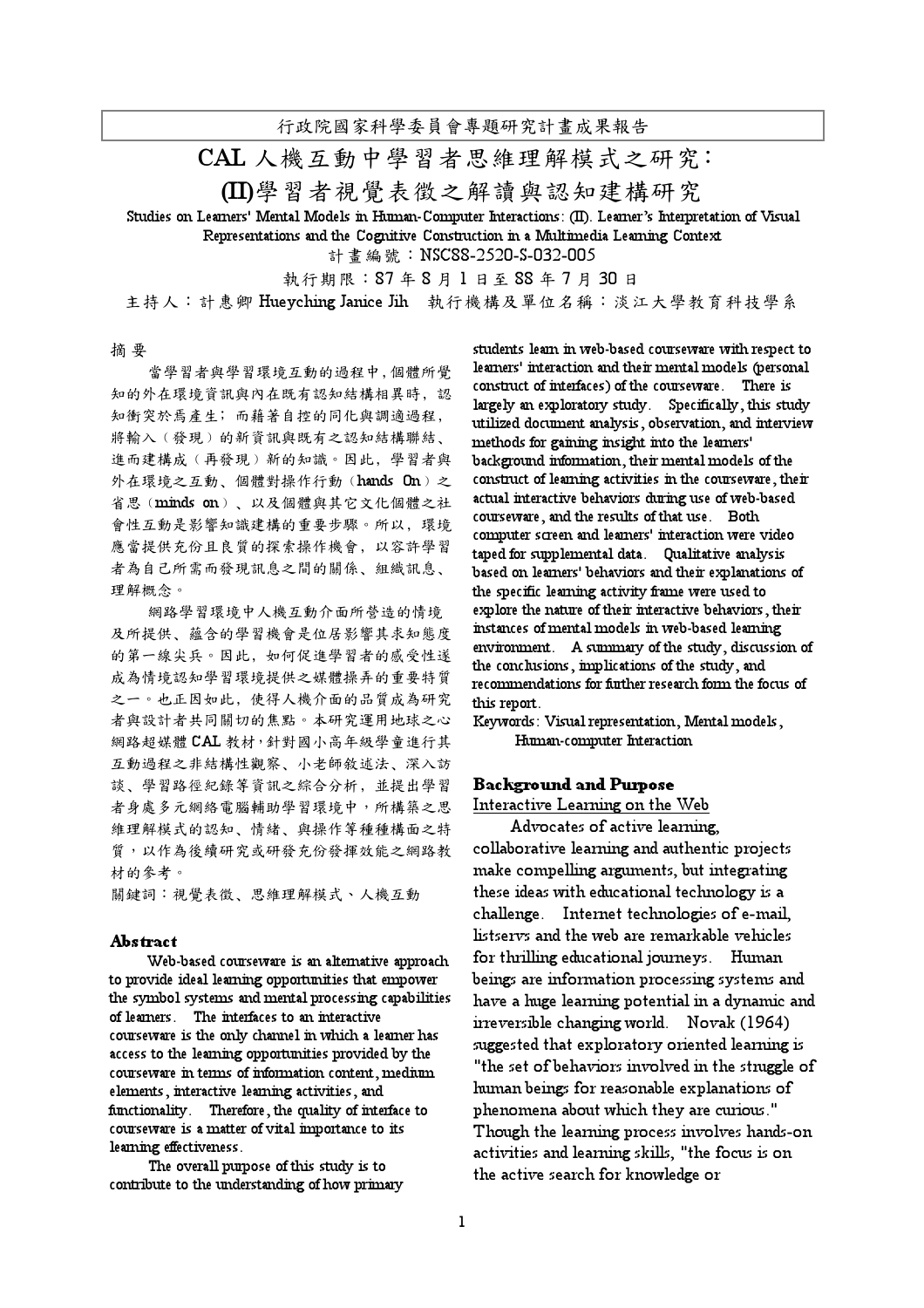understanding to satisfy a curiosity" (Haury, 1993).

To arrive at an effective learning process and result has always been an ideal for educational technology professionals with the goal of conveying knowledge efficiently and accurately. Leaning is the outcome of ongoing changes in our mental frameworks while we actively make meaning out of our experiences (Osborne & Freyberg, 1985).

After reviewing tons of researches on technology-based learning, Kozma suggested that learning materials won't deliver learning by themselves, rather they provide opportunities for learning (1991). Active learners collaborate with web materials to perceive signals, interpret messages, and construt unique understandings. Therefore, the interaction performance play a crucial role in learning processes (Land & Hannafin, 1996).

Current theories on learning focus on the "active agent" role of learners who do not passively receive message delivered via instructional channels but who do actively explore phenomena and construct knowledge by themselves. Web-based learning environment is an option of such goal.

Learning context of web-based courseware can evoke learner's creation of analogies from previous experiences. Learners are likely to make meaning out of their interactive experiences, to interpret the verbal as well as visual information, to construct their mental frameworks, and to understand the natural facts as they work directly with virtual phenomena in the learning context.

# HCI & Mental Models

Interactive learning is an emphatic concept and strategy for web-based learning; a learning party plays an active role in such process of learning. External events, learning activities on the web, might initialize or allure internal events in the learners.

Learners' perception and understandings of interfaces in terms of mental models is an important issue in investigations of web-based courseware performance (Shackel, 1997). Learners interact with the learning activities of any instructional media/technology to

construct a mental model (symbolic representation) of the specific domain and to make inferences based upon representation processing. Kozma (1991) proclaimed that "Learning with media can be thought of as a complementary process within which representations are constructed and procedures performed, sometimes by the learner and sometimes by the medium. While some learners with appropriate prior knowledge can construct and use representations on their own with information obtained from any medium, other students can not benefit from media that are capable of providing representations and performing or modeling operations on them."

The human-computer interfaces to an courseware is the only channel, a window, an agent through which a learner has access to the learning opportunities provided by the courseware in terms of information content, medium elements, interactive learning activities, and functionality. An interface might facilitate, hinder, or totally block the desired interaction between a learner and the learning context. Therefore, the quality of interface to courseware is a matter of vital importance to its learning effectiveness.

The better we understand the ways learners interact with interactive courseware, the more we can develop effective and efficient courseware (Jih & Reeves, 1992). Research on mental models can identify salient characteristics of cognitive processes and help in the development of research-based guidelines for the design of effective courseware, thus linking the technology and instruction fields together.

### Research Design

The aim of this study is to explore the attributes of learners' interpretations of visual representations and their cognitive construction in a web-based learning context with respect to cognitive, affective, as well as operational aspects of mental models in order to gain a deeper insight into the interaction processes within a web-based guided-discovery courseware.

The suitable four candidates for this study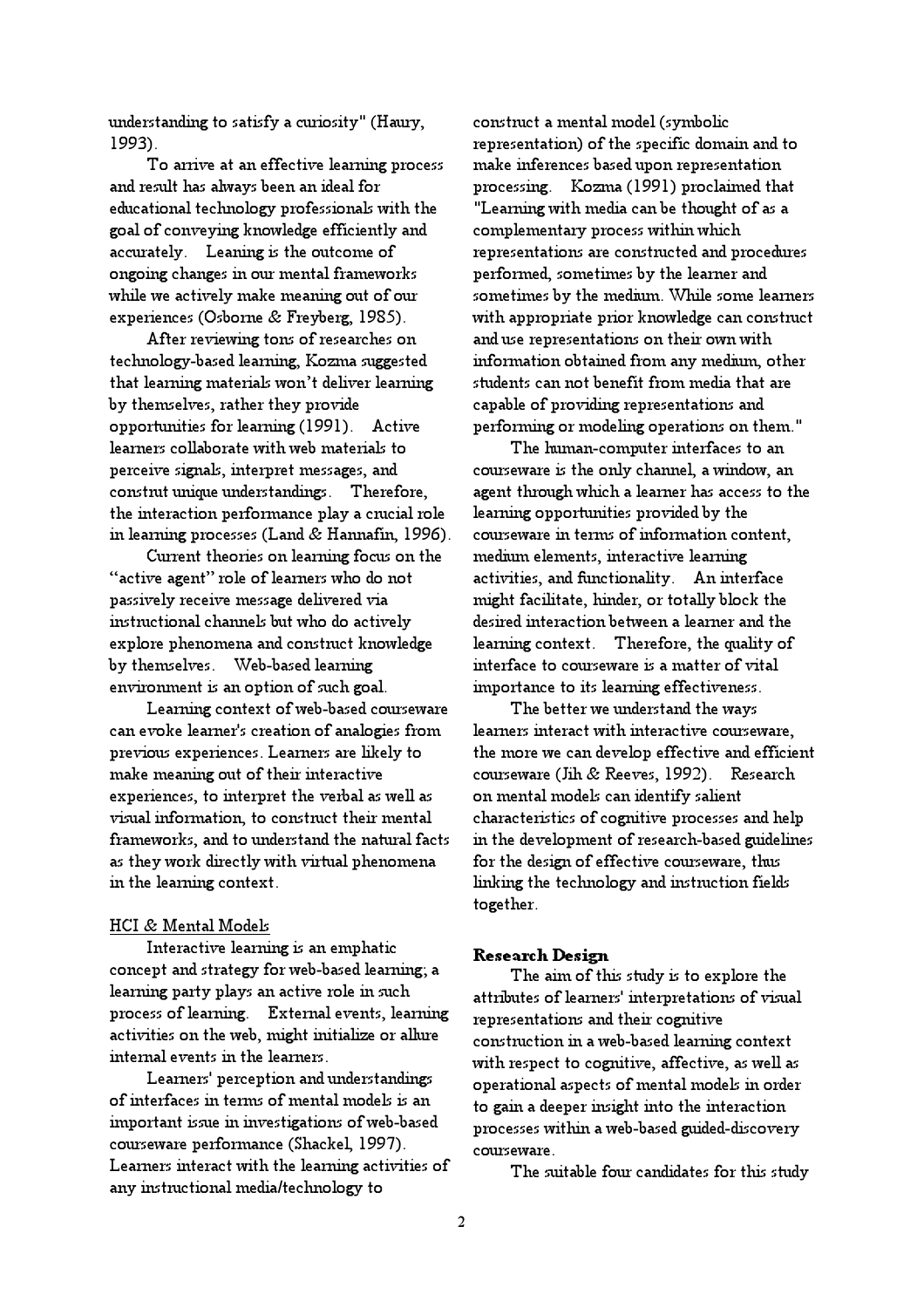were selected from two elementary schools in Taipei metropolitan by Snowball technique. The term 'suitalbe' pertains to  $5<sup>th</sup>$ -graders and  $6<sup>th</sup>$ -graders whose schedule meets with those of this study with the consent of the subjects and their parents.

The web-based courseware, named The Heart of Earth, used in this study utilizes guided-discovery environment where learner can constructs personal meaning via attempting to interpret and explain time and space concepts of Earth Science from personal exploration, experiences, and understanding.

Solomon (1983) proclaimed that major function of science education is to encourage learners learn how to find answers in various contexts. Science in context could elaborate the theoretical practice of science. Be demonstrating scientific concepts or thoeries in learning activities within particular context, meanings of science can be illuminated. Hence, learners thought processes are actively engaged in the content (Rogoff, 1984). Learning pshychologists contend the importance of content and context in learning rocesses (Rowell & Dawson, 1989).

Representation medium in interfaces of

the "The Heart of Earth" are designed for the following purposes (Jih & Wang, 1998): An Attention Guide, A Context Builder, An Interaction Motivator, A Record Keeper, A Visual Reasoning Anchor, The Invisible Behaviors Manifestation, and A Message/ Feedback Provider.

Accepting the suggestions by Sasse (1991), the researcher used different approaches to measure learners' mental models: observing learners interacting with the courseware, asking learners to explain the courseware to a new learner (the teach-back technique), asking learners to predict feedback of the courseware, asking learners to describe interacting with the courseware, and observing learners interacting with the courseware with a co-learner.

Information collected from subjects includes their level of prior domain knowledge, observation and video-taping on their interaction processes, in-depth interviews, teach-back results, and their audit trials. Figure 1 presents the research settings of this study.



Figure1. Research Settings

### Findings and Conclusions

Multidimensional data analysis revealed the dynamics of mental-model development as subjects learn Earth science via the courseware.

Each learner simultaneously shape and being shaped by the meaningful learning opportunities encountered in the learning ecosystem, which consists of the web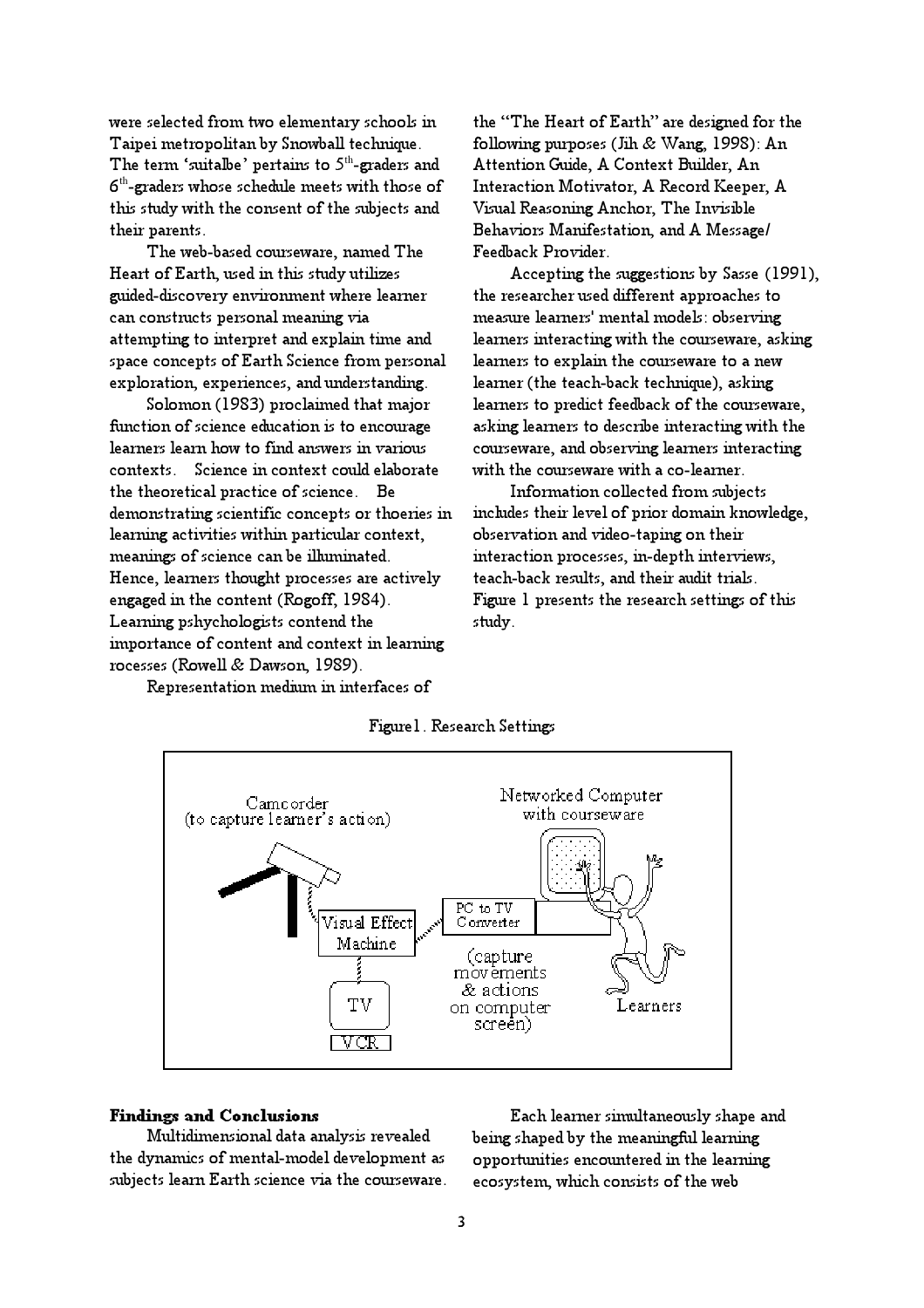courseware, the participants, and related resources.

This study shows that a few tasks require learners shared decision-making and mutual dependence. High motivation among learners, which is a key to participate interactive tasks actively, can be achieved by presenting a current status of each one's progress. When learners are highly motivated, competitiveness develops spontaneously among different persons in the same class.

Learners interact with the content based upon personal intentions, the objectives of guiding tasks, and individual interpretation of messages. Learners with different interpretations, or different intentions, or different perceived tasks, lead to have different interaction performance and, in turn, different learning experiences.

Purposeful engagement learners took interctive activities seriously and try to get maximum benefits, rather than merely getting by or doing the minimum amount of reaction required. Interactive behaviors are heavily influenced by learners thinking about what they perceive as interested, related, and important and what they believe they can accomplish. If a learner recognizes he/she can accomplish the request, then they will hehave in ways that will accomplish the task correctly with the best try. If a learner perceives that there is little chance for 'ideal' achievement, then he/she might face the task with trial-and-error manner. Learners who have higher science term scores are likely to have high expectations of being able to perform well in the 'Heart of Earth' courseware. Besides, learners' self-evaluation on competence are influenced by social comparisons via the top scores in the virtual

'Hero Hall.' Learners tended to observe and compare the success of others while they get to certain milestone in the courseware.

Cognitive strategy is 'mental processes that learners can deliberately recruit to help themselves learn and understand something new' (Brandt, 1988/1989; p.12) Perception and reasoning are the fundamental one, permeating and sustaining the change of knowledge on learning process. Learners' perception of message is active, selective and prejective in nature. It could be affected by the location of message, the formate of media, and the preference of learners.

The interactive activities of the 'Heart of Earth' courseware shape a learner's perceptions of tasks, which leads into various use of (meta)cognitive strategies by learners.

- Rehearsal To activate short-term memory.
- Elaborating To create analogies or to integrate new information into existing knowledge schemata.
- Organizing To organize messages provided on the courseware into interrelations among concepts/ideas.
- Monitoring To monitor achievement level and to figure out failure or weakness in attention or comprehension.
- Regulating To re-listen audio information and/or to review visual representation to modify action or pace.

In summary, learning is a function of the learner's individual differences, the interaction behaviors, the interfaces of courseware, the content to be learned, the technology issues, as well as the facilities, equipment, organizations, social context within a learning environment/organization/community (cf.

Figure 2).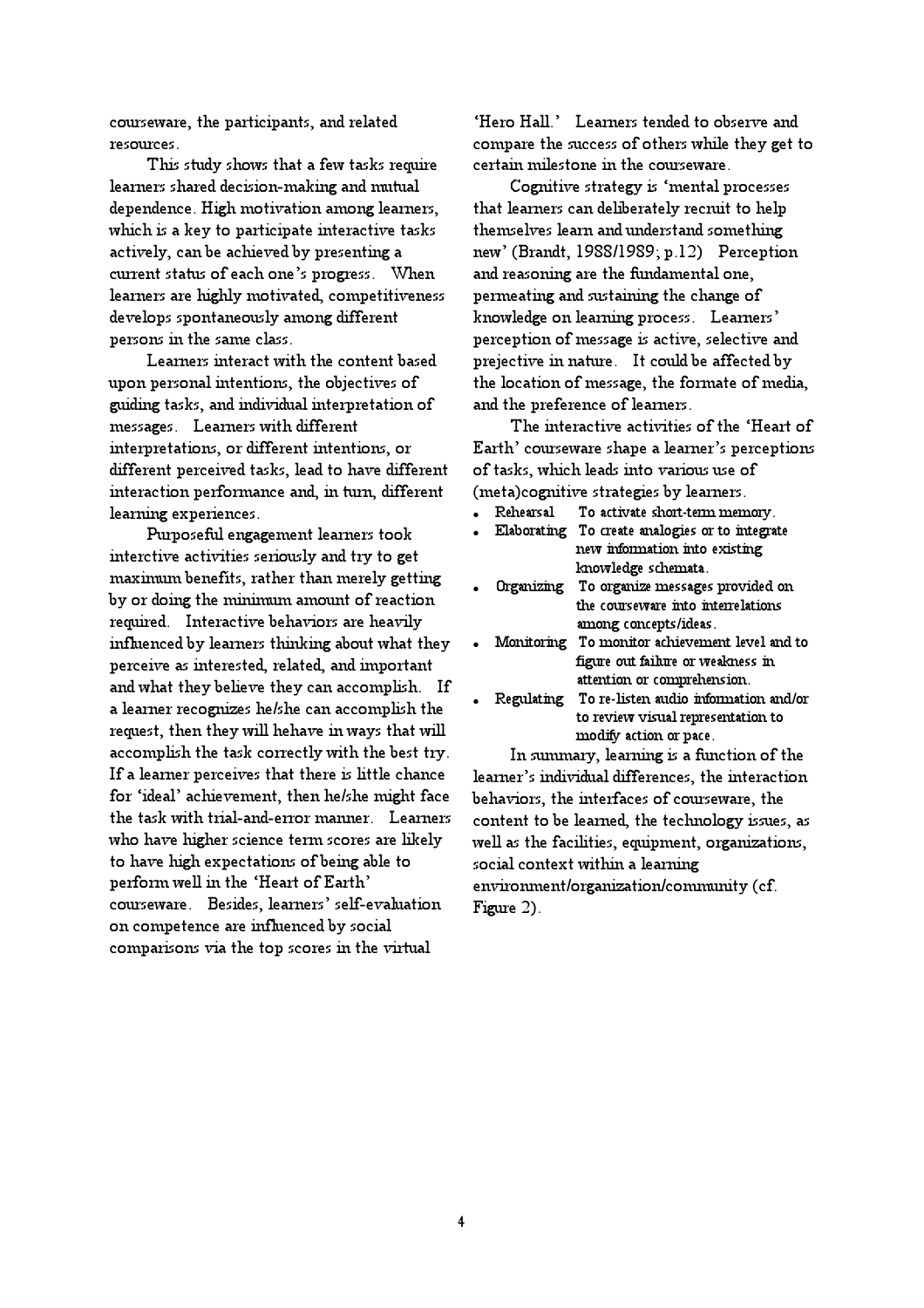

Learners have a variety of responses to computer interfaces, e.g., reflective, thoughtful, and changing. While questions concerning mental models in human-computer interaction are simple, the answers are complicated, involving three dimension of factors (Abou Khaled et. Al., 1998; Ackerman, Sternberg, & Glaser, 1989; Ayersman & Reed, 1998; Iiyoshi & Hannafin, 1998; Keefe, 1982; Nahl, 1998; Stark, Renkl, Gruber, & Mandl, 1998; cf., Figure 2).

The characteristics of learners' mental models toward interfaces included exploration, topology, pattern, preference to audio/visual elements, and pictographic representation. In each learning activity within the courseware, specific patterns emerged. The mental model of the learners can be structured in representing objects to operate on, operations (actions and their syntax), content structure, functions or features, and the courseware states.

- $\diamondsuit$  Cognitive factors such as aptitude, ability, skill, prior knowledge, concepts, perspectives, educational level, experiences, and learning styles;
- $\Leftrightarrow$  Affective factors such as, values, self-efficacy, motivation, attitude, preferences, expectations, and anxiety; and
- $\Leftrightarrow$  Psychomotor factors such as eye-hand coordination and visual acuity.

Active participation is limited to those who are literate, those who have access to the technology, and those who are able to use the

technology to filter information of value, bringing order out of chaos. This ability involves meta-cognitive skills that are not automatic. Consequently, no one perspective can be applied to every situation. Each one is insufficient by itself, and thus many factors must be considered simultaneously, in order to take action that will stretch and expand a learner's active engagement in learning.

## Implications and Suggestions

World Wide Web has facilitated an exciting way to engage learners in active learning. Exploration and discussion over the web might inspire learners to locate useful resources in order to accomplish certain intentions. In order to increase the learner's satisfaction and performance and to create high-quality web courseware, designers must take human factors in learner-courseware interaction into account with specific reference to perceptual, physiological, and psychological aspects (Corry, 1998; Suess, 1997). The following are some suggestions derived from the above discussion.

- To increase efficiency as well as effectiveness for web exploration, teachers should examine learners' interactive logs about what they have experienced and how well they perform/learn.
- Since there is a preference for moderately difficult yet reachable, meaningful objectives/tasks, the challenge for designers/teachers is to make sure when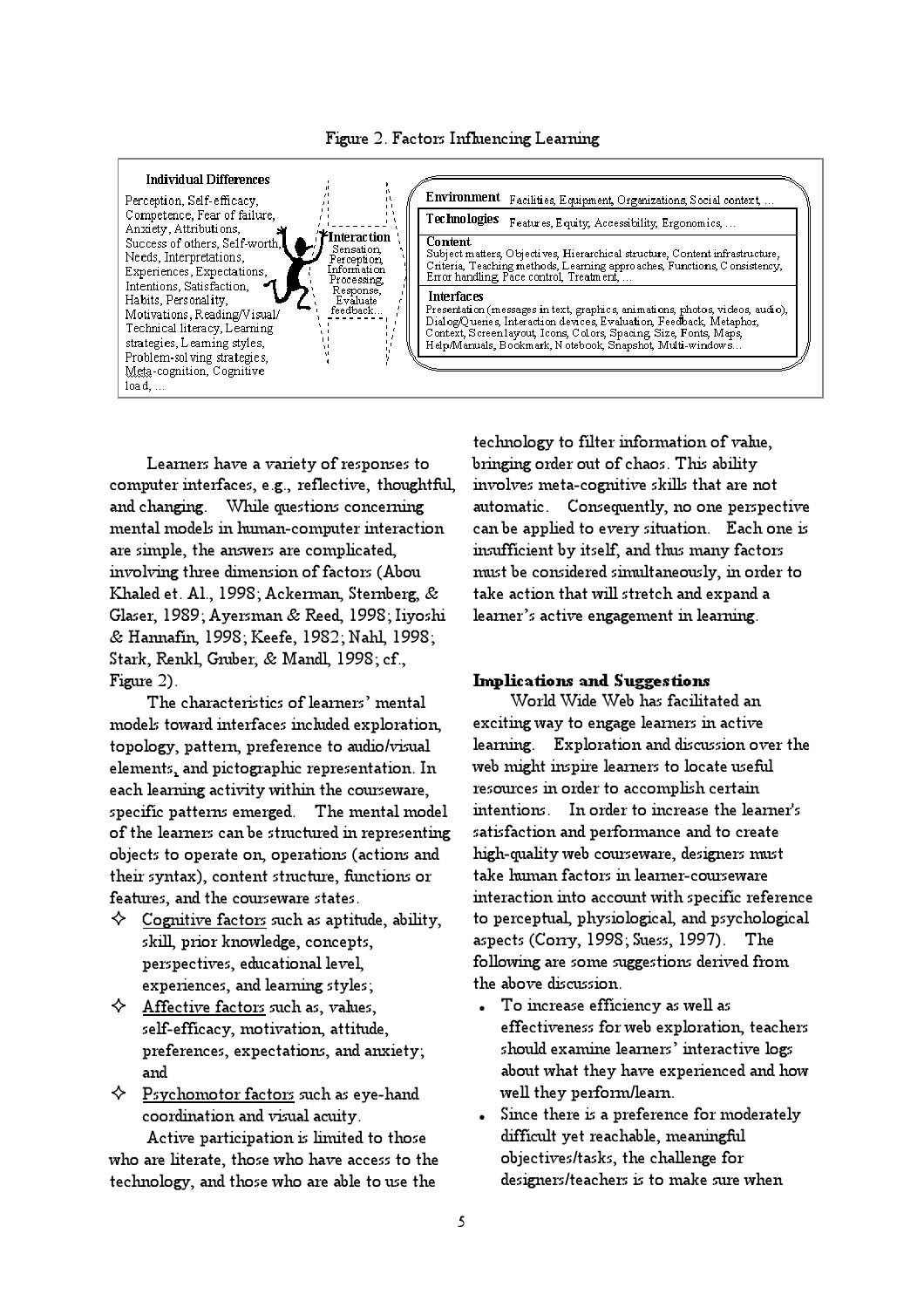learners perceive tasks/requests as modertely difficult and worth learning.

- Learners can be allured to greater engagement of higher achievement via more appropriate interfaces in terms of interactive activities, message design, and screen layout of web courseware. To develop better interfaces, designers and/or researchers have to answer three basic questions first: (a) What initiates a learner's arousal? (b) What causes a learner to interact with the learning opportunity? And (c)What encourages a learner to persist in striving toward acoomplishing a task/goal?
- To improve learners' independence by supporting them with appropriate in-lab and after-lab assignments as well as information-seeking habits, and skills for 'learning to learn' is crucial for enabling pupils becoming effective life-long, self-initiated learners.

It is argued that virtual learning in cyberspace possess new features of learning environments. Benefits of emerging virtual learning environments include new metaphors for navigation, better opportunities for knowledge construction, and better opportunities for knowledge transfer. However, future research is called for to more fully understand the potential impact of these features (Oliver, 1997).

Research issues on human-computer interaction could be broader. More studies on various factors, as shown on Figure 2, in order to further understand learners' mental models in an web-based learning environment are encouraged on answering following questions: (a) Why not all learners use effective learning strategies? (b) What kinds of learning strategies are essential for web-based learning? (c) Is there any presumable relationship between learners' performance goal and (meta)cognitive strategy used in web-based courseware?

Learning happens via knowledge connection, which could be wither intra-conceptual or inter-conceptual oriented (Cobern, 1991; Magoon, 1977). Intra-conceptual connectedness is the primary focus of current individual and classroom

learning to date. Web-based learning draws attention to the importance of inter-conceptual connectedness in cyber learning space. Therefore, further researches on epistemological connectedness focussing on external affairs of individuals and inter-conceptual connections are encouraged by the researcher.

## Acknowledgement

This article describes research supported by the National Science Council under contract number NSC88-2520-S-032-005. The opinions expressed herein do not necessarily reflect the position or policy of the NSC nor the Tamkang University, and no official endorsement by any group should be inferred. The author wishes to deliver special thanks to teachers of Hsin-Der and Tang-Kon Elementary Schools for their collaboration in consulting subjuct mattters and arranging data collection environments. Special thanks go to Miss H. K. Wang and S. L. Cheng for courseware design and development, and to Miss S. L. Cheng and K. C. Lin for cooperation in collecting as well as analyzing the data.

#### **References**

- Abou Khaled, O., Pettenati, M. C., Vanoirbeek, C., & Coray, G. (1998). MEDIT: A Distance Education Prototype for Teaching and Learning. Paper presented at the 3rd WebNet 98 World Conference of the WWW, Internet, and Intranet, Orlando, FL, November 7-12, 1998.
- Ayersman, D. J., & Reed, W. M. (1998). Relationships among Hypermedia-Based Mental models and Hypermedia Knowledge. Journal of Research on Computing in Education, 30(3), pp.222-238.
- Brandt, R. (1988/1989). On learning research: A conversation with Lauren Resnick, Educational Leadership, 46(4), 12-16.
- Cobern, W. W. (1991). Contextual constructivism: The impact of culture on the learning and teaching of science. Paper presented at the Annual Meeting of the National Association for Research in Science Teaching, Lake Geneva, WI, April 7-10, 1991.
- Corry, M. D. (1998). Mental models and Hypermedia User Interface Design. Educational Technology Review, 9, pp.20-24.
- Hannafin, M. J. (1996). Emerging technologies, ISD, and learning environments: Critical perspectives. Educational Technology Research and Development, 40(1), 49-63.
- Iiyoshi, T., & Hannafin, M. J. (1998). Cognitive Tools for Open-Ended Learning Environments: Theoretical and Implementation Perspectives. Paper presented at the Annual Meeting of the